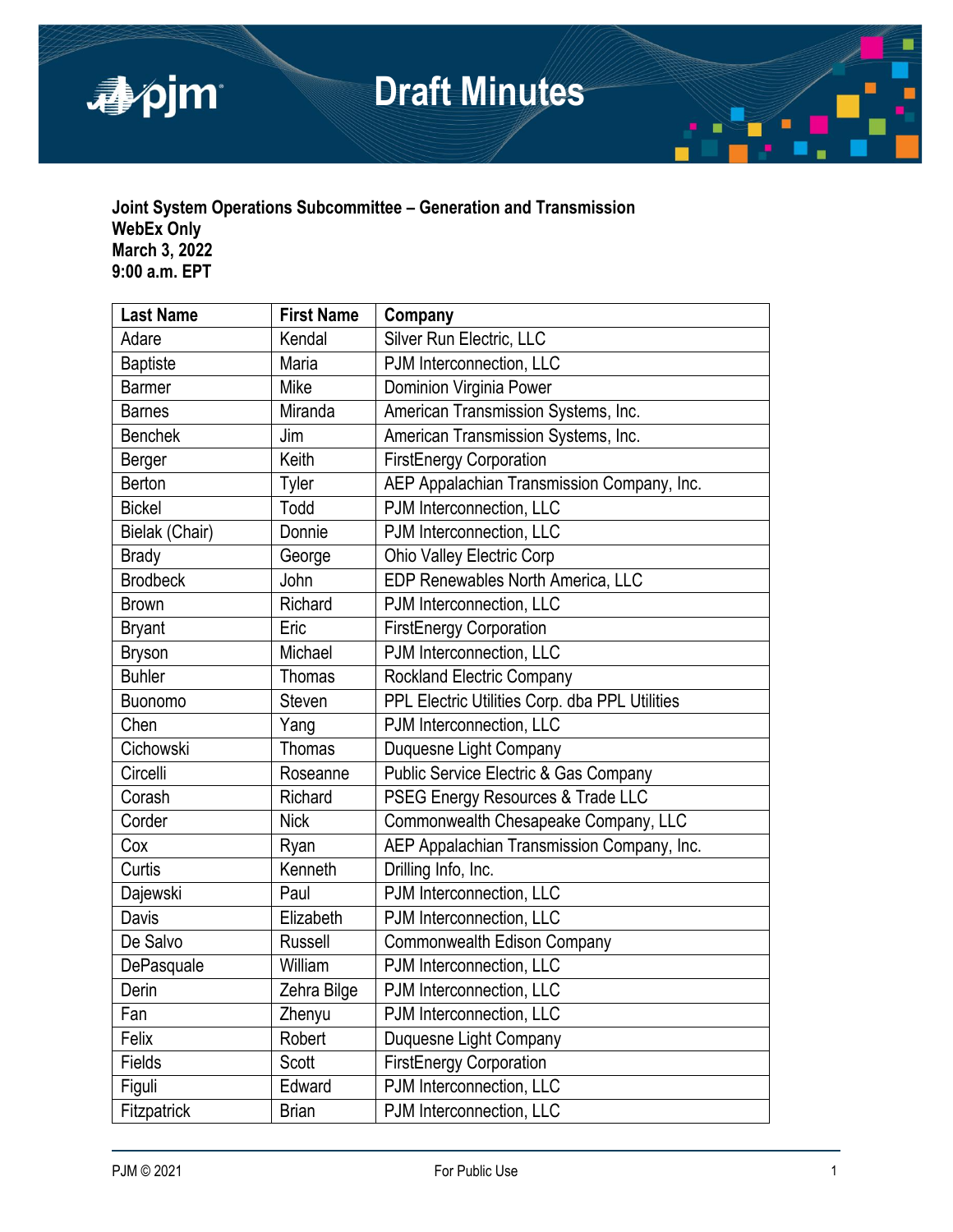

# **Draft Minutes**

| Foladare           | Kenneth     | Geenex Solar LLC                                  |
|--------------------|-------------|---------------------------------------------------|
| Forcum             | David       | Duke Energy Ohio, Inc.                            |
| Ford               | Adrien      | Old Dominion Electric Cooperative                 |
| Giordano           | Jennifer    | <b>FirstEnergy Corporation</b>                    |
| Hastings           | David       | Market Interconnection Consulting Services (MICS) |
| Hatch              | Kevin       | PJM Interconnection, LLC                          |
| Hoang              | Liem        | PJM Interconnection, LLC                          |
| Hoatson            | Thomas      | <b>Riverside Generating, LLC</b>                  |
| Hooker             | Marquette   | Dominion Energy Generation Marketing, Inc.        |
| Janicki            | Diane       | Boston Energy Trading & Marketing, LLC            |
| Johnson            | Jamie       | <b>FirstEnergy Corporation</b>                    |
| Johnston           | Todd        | AEP Appalachian Transmission Company, Inc.        |
| Keith              | Moreland    | Duke Energy Ohio, Inc.                            |
| Kinney             | James       | <b>FirstEnergy Corporation</b>                    |
| Lake               | David       | <b>FirstEnergy Corporation</b>                    |
| Lauer              | Chris       | UGI Utilities, Inc.                               |
| Lee                | Ray         | PJM Interconnection, LLC                          |
| Liang-Nicol        | Cecilia     | Monongahela Power Company d/b/a Allegheny Power   |
| Lowe               | Connie      | Dominion Virginia Power                           |
| Mabry              | David       | McNees Wallace & Nurick LLC                       |
| Mali               | Gizella     | PJM Interconnection, LLC                          |
| Manno              | Dean        | PJM Interconnection, LLC                          |
| Mathew (Secretary) | Lagy        | PJM Interconnection, LLC                          |
| McGlynn            | Paul        | PJM Interconnection, LLC                          |
| Mollohan           | Ronald      | East Kentucky Power Cooperative, Inc.             |
| O'Leary            | Christopher | PSEG Energy Resources & Trade LLC                 |
| Patel              | Shodhan     | <b>Constellation Energy Generation, LLC</b>       |
| Phillips           | Darlene     | PJM Interconnection, LLC                          |
| Porter             | Donald      | Virginia Electric & Power Company                 |
| Procuniar          | Jason       | Buckeye Power, Inc.                               |
| Rainey             | John        | Northern Virginia Electric Cooperative            |
| Sebold             | Michael     | Public Service Electric & Gas Company             |
| Sells              | Scott       | East Kentucky Power Cooperative, Inc.             |
| Sem                | Nitin       | <b>Baltimore Gas and Electric Company</b>         |
| Stefanowicz        | Vincent     | PJM Interconnection, LLC                          |
| Stemetzki          | Michael     | PJM Interconnection, LLC                          |
| Straight           | Richard     | <b>FirstEnergy Corporation</b>                    |
| Sturgeon           | John        | Duke Energy Carolinas, LLC                        |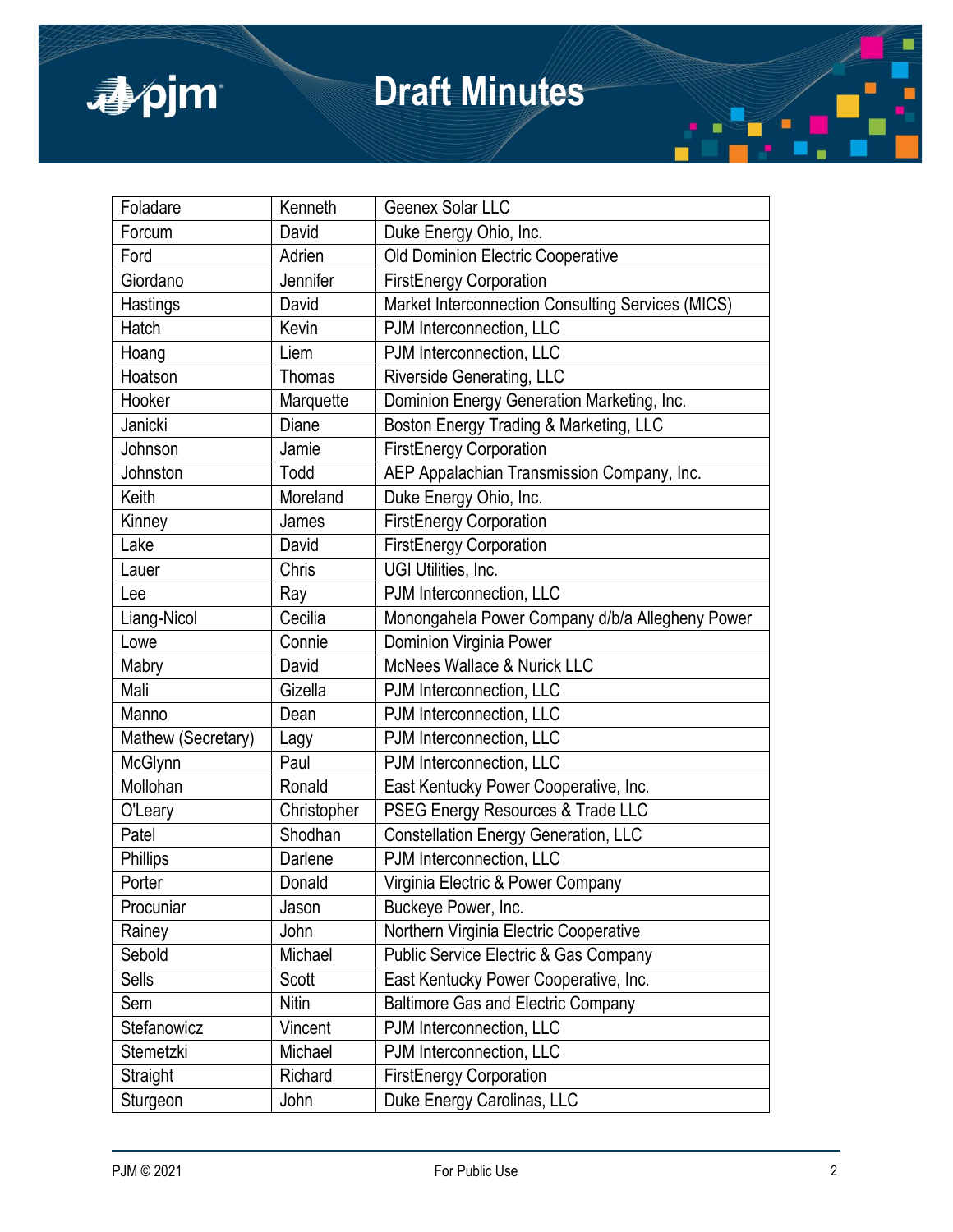| Sullivan        | James    | Neptune Regional Transmission System, LLC        |
|-----------------|----------|--------------------------------------------------|
| Svenson         | Heather  | <b>Public Service Electric &amp; Gas Company</b> |
| Tam             | Simon    | PJM Interconnection, LLC                         |
| Wehnes          | Kathleen | Maryland Public Service Commission               |
| <b>Williams</b> | Greg     | East Kentucky Power Cooperative, Inc.            |
| Yohnk           | Darrel   | <b>ITC Interconnection, LLC</b>                  |

## **Administration (9:00-9:05)**

■pjm

- 1. Review Antitrust, Code of Conduct, Public Meetings/Media Participation
	- a. The agenda for this meeting was approved without comment.
	- b. The Draft Minutes from the March 3, 2022 SOS Joint Meeting was approved without comment.
- 2. Donnie Bielak lead a discussion regarding any concerns stakeholders may have with the events in Eastern Europe.

**Review of Operations (9:05-9:10)**

3. Donnie Bielak provided an update of System Operations in February. PJM and its members experienced 1 Shared Reserve Events and 21PCLLRW Events.

# **eDART (9:10-9:15)**

4. Maria Baptiste provided an update on the latest eDART release which address unit availability per Illinois Clean Energy Jobs Act (CEJA) and the upcoming eDART release is schedule for April 2022 which includes Historical Ratings – update frequency changing from every 10 mins to once per hour and other minor enhancements.

## **Dispatcher Training Subcommittee Items (9:15-9:25)**

- 5. Bill DePasquale provided an update on items discussed during the last DTS meeting.
	- a. Continues to hold virtual sessions and online training through July 2022
	- b. Seminar starts next week as an in person event, registration for the CTC two day weeks opened on March 1st
	- c. The draft training plan for 2022 can be found here: [https://www.pjm.com/-/media/training/2022](https://www.pjm.com/-/media/training/2022-%20draft-training-plan.ashx) [draft-training-plan.ashx](https://www.pjm.com/-/media/training/2022-%20draft-training-plan.ashx)
	- d. General office hours for members are on hold until we complete seminar, but we can always be contacted via email
- 6. Bill DePasquale provided an update on PJM Cloud Training Environment.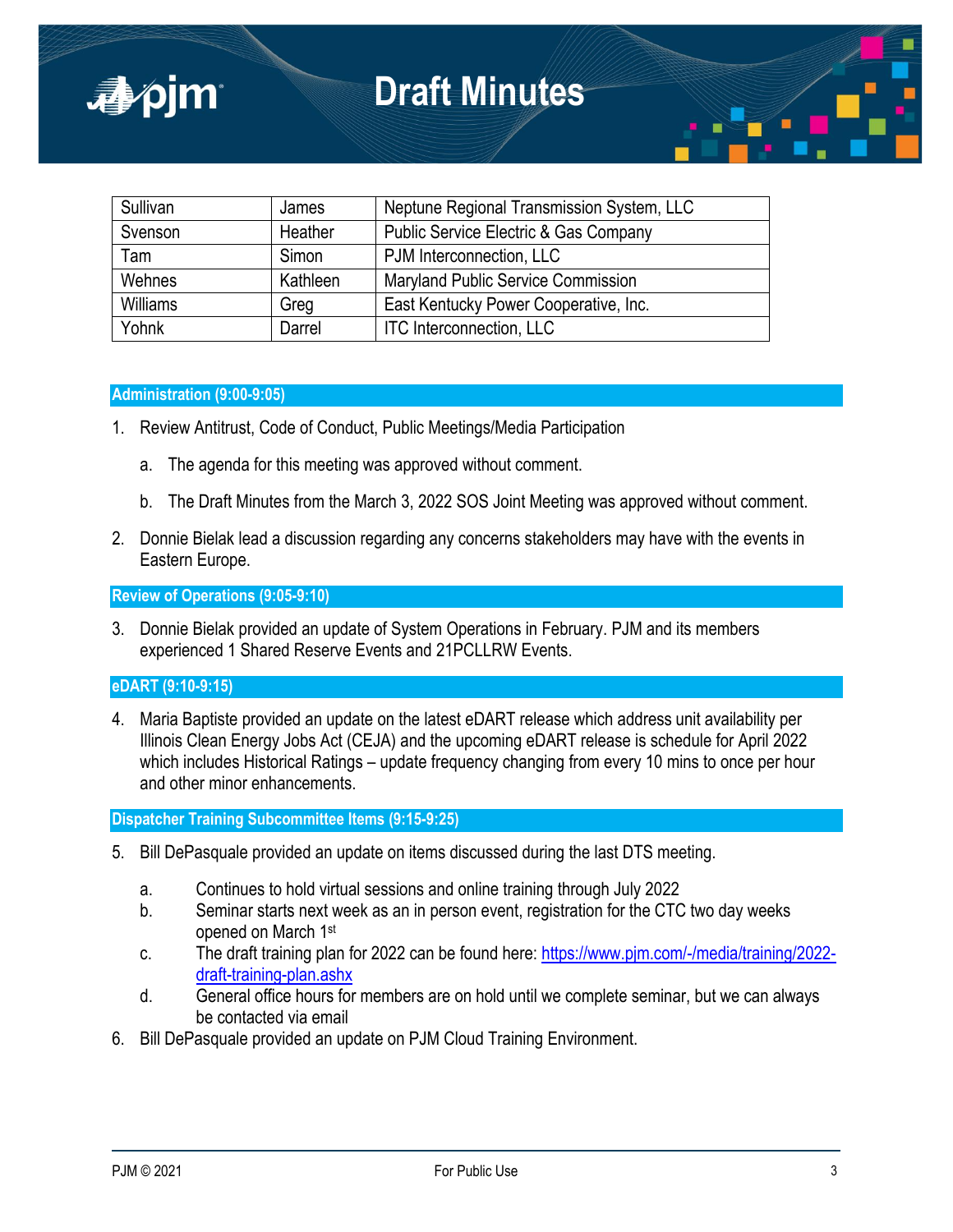

## **Regional Standards, NAESB, and Compliance Update (9:25-9:30)**

7. Becky Davis provided an update on standards and compliance and address any ongoing member issues regarding NERC/RFC.

### **Manual Updates (9:30-9:50)**

- 8. Blige Derin performed a first read on changes associated with Manual 1 Rev 44.
- 9. Brian Oakes performed a second read and seek endorsement on changes associated with Manual 12 Rev 45. The changes were endorsed by the SOS without any comments or concerns.
- 10. Brian Oakes performed a second read and seek endorsement on changes associated with Manual 13 Rev 84. The changes were endorsed by the SOS without any comments or concerns.
- 11. Kevin Hatch performed a second read and seek endorsement on changes associated with Manual 37 Rev 19. The changes were endorsed by the SOS without any comments or concerns.

## **PJM Security Drill (9:50-9:55)**

12. Ed Figuli provided an update on PJM Grid Security Drill.

**Additional Items (9:55-10:00)**

13. Ray Lee provided a status update on the 2021 Weekly Fuel Inventory and Supply Data Requests.

**Future Meeting Dates**

| April 7, 2022<br>May 5, 2022<br>June 2, 2022<br>July 7, 2022<br>August 3, 2022 | $9:00$ a.m.<br>9:00 a.m.<br>9:00a.m.<br>9:00 a.m.<br>9:00 a.m. | WebEx<br>WebEx<br>WebEx<br>WebEx<br>WebEx |
|--------------------------------------------------------------------------------|----------------------------------------------------------------|-------------------------------------------|
| September 1, 2022                                                              | 9:00a.m.                                                       | WebEx                                     |
| September 29, 2022                                                             | 9:00 a.m.                                                      | WebEx                                     |
| October 28, 2022                                                               | 9:00 a.m.                                                      | WebEx                                     |
| December 1, 2022                                                               | 9:00 a.m.                                                      | WebEx                                     |

Author: Lagy Mathew

### **Antitrust:**

You may not discuss any topics that violate, or that might appear to violate, the antitrust laws including but not limited to agreements between or among competitors regarding prices, bid and offer practices, availability of service, product design, terms of sale, division of markets, allocation of customers or any other activity that might unreasonably restrain competition. If any of these items are discussed the chair will re-direct the conversation. If the conversation still persists, parties will be asked to leave the meeting or the meeting will be adjourned.

#### **Code of Conduct:**

As a mandatory condition of attendance at today's meeting, attendees agree to adhere to the PJM Code of Conduct as detailed in PJM Manual M-34 section 4.5, including, but not limited to, participants' responsibilities and rules regarding the dissemination of meeting discussion and materials.

#### **Public Meetings/Media Participation:**

Unless otherwise noted, PJM stakeholder meetings are open to the public and to members of the media. Members of the media are asked to announce their attendance at all PJM stakeholder meetings at the beginning of the meeting or at the point they join a meeting already in progress. Members of the Media are reminded that speakers at PJM meetings cannot be quoted without explicit permission from the speaker. PJM Members are reminded that "detailed transcriptional meeting notes" and white board notes from "brainstorming sessions" shall not be disseminated. Stakeholders are also not allowed to create audio,